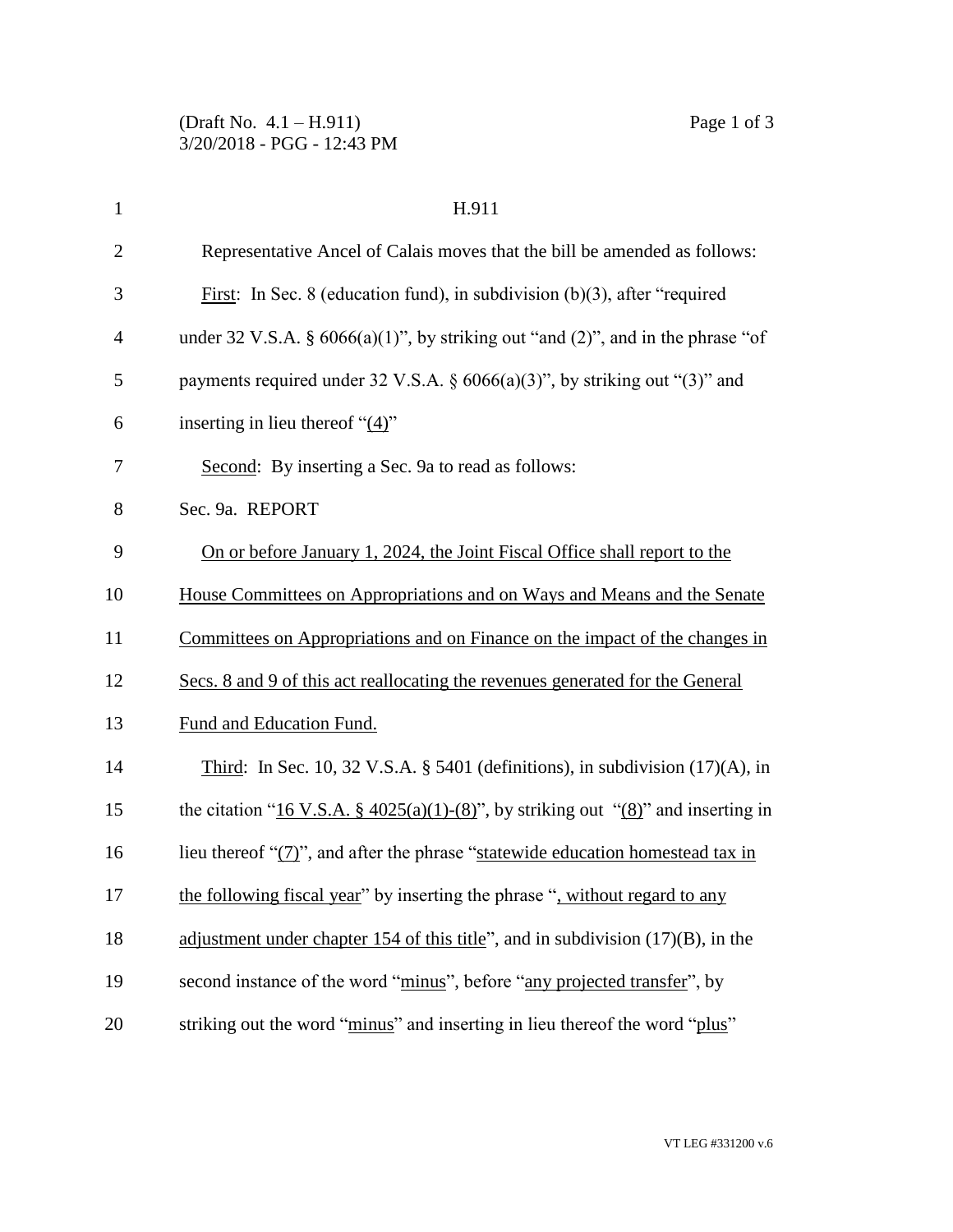## (Draft No. 4.1 – H.911) Page 2 of 3 3/20/2018 - PGG - 12:43 PM

| $\mathbf{1}$   | Fourth: In Sec. 12, 32 V.S.A. § 5402b (recommendation of the                         |
|----------------|--------------------------------------------------------------------------------------|
| $\overline{2}$ | Commissioner), by striking out subdivision $(a)(2)$ in its entirety and inserting    |
| 3              | in lieu thereof "[Repealed.]", and in subdivision $(a)(3)$ , by striking out the     |
| $\overline{4}$ | word "were" and inserting in lieu thereof the word "are"                             |
| 5              | Fifth: By inserting a Sec. 12a (cost containment) to read as follows:                |
| 6              | Sec. 12a. COST CONTAINMENT                                                           |
| 7              | The General Assembly intends that the changes to the calculation of                  |
| 8              | spending adjusted homestead tax rates in this act will lead to cost containment      |
| 9              | by increasing the tax cost for each additional dollar of education spending over     |
| 10             | the cost under the law prior to this act.                                            |
| 11             | Sixth: In Sec. 13, 32 V.S.A. $\S$ 6066 (computation of adjustment), in               |
| 12             | subdivision (a) $(5)$ , after "the reduced property tax." by inserting a sentence to |
| 13             | read: "The adjustments under subdivisions (3) and (4) of this subsection shall       |
| 14             | be calculated considering only the tax due on the first \$400,000.00 in equalized    |
| 15             | housesite value."                                                                    |
| 16             | Seventh: In Sec. 21 (effective dates), by striking out subsection (b) in its         |
| 17             | entirety and inserting in lieu thereof the following:                                |
| 18             | $(b)(1)$ Notwithstanding any other provision of law, for all of the following        |
| 19             | districts, the five percent provision shall continue to apply, except that the five  |
| 20             | percent provision shall not be applied to limit any reduction in that district's     |